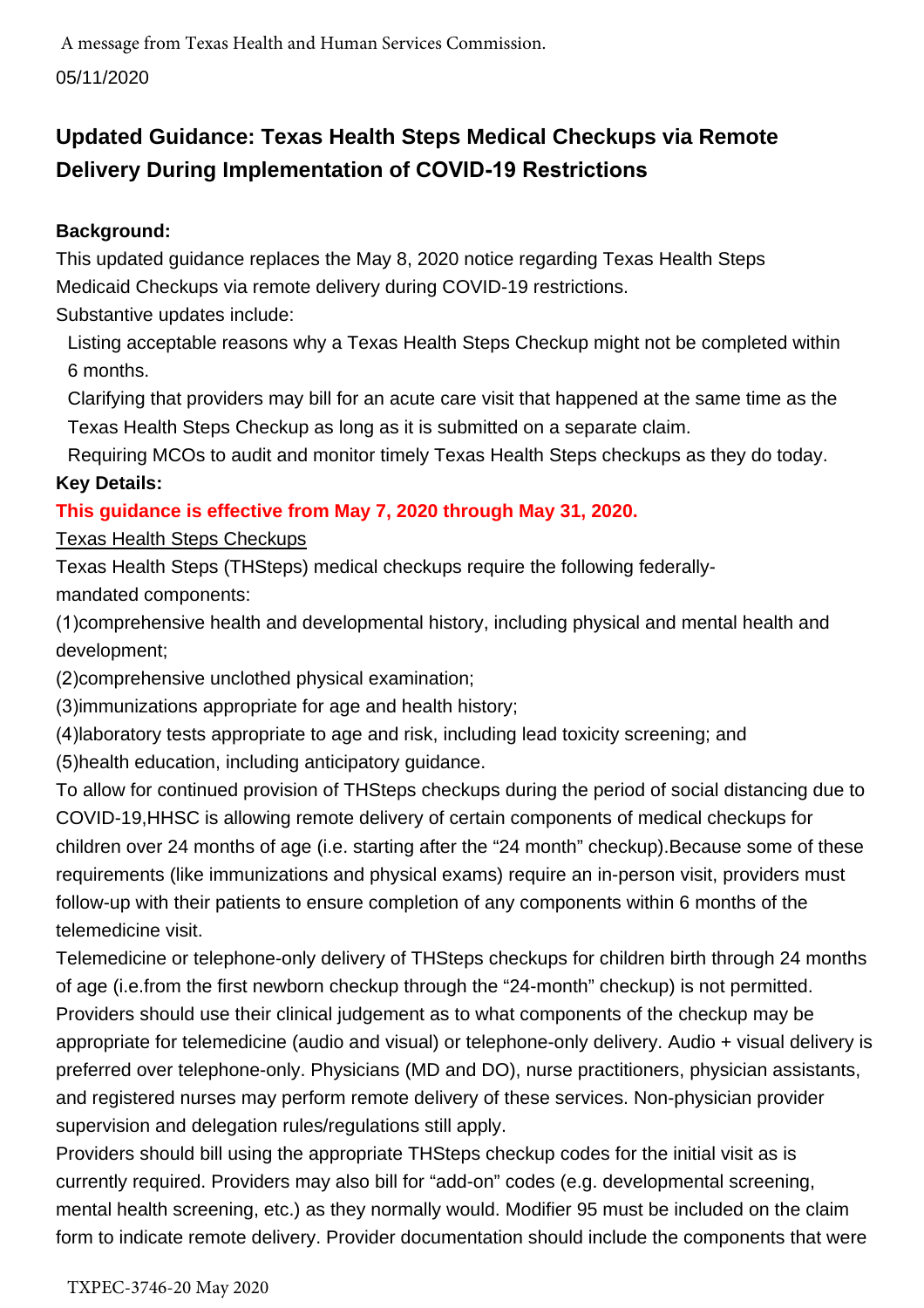not completed during the initial checkup using COVID-19 as the reason for an incomplete checkup.

When the patient is brought into the office within the 6-month timeframe to complete the outstanding components of the visit, providers should bill the THSteps follow-up visit code (99211). Reimbursement will be identical to current rates for THSteps checkup codes. Providers must document the reason the checkup was not able to be completed. Acceptable reasons for which the 6-month timeframe might not be met include, but are not limited to, the following:

Child moves (from one service delivery area into another)

Child switches primary care providers

Child changes product service lines (e.g. from STAR to STAR Kids)

Child switches MCOs

Child moves out of state

Child dies

Child loses eligibility

It is still not safe in 6 months to conduct an in-person visit

Providers may also bill an acute care E/M code at the time of the initial telemedicine checkup or at the"6-month" follow-up visit. Modifier 25 must be submitted with the acute care E/M procedure code to signify the distinct service rendered. Providers must bill the acute care visit on a separate claim without benefit code EP1.

This guidance applies to both new and established patients and is applicable for members in both managed care and fee-for-service Medicaid.

#### 3-Day Medical Exam

The 3-Day medical exam required by statute for children entering DFPS conservatorship, telemedicine or telephone-only delivery will not be permitted, regardless of age, with one notable exception:

If a youth requires quarantine or isolation at the time of removal due to COVID-19 exposure or because the youth is known to be infected, remote delivery is allowed. Telemedicine, telehealth, or telephone-only will be allowed in this circumstance to avoid the risk of transmission in a health care setting, and audio + visual delivery is preferred, although telephone-only delivery will be permitted when audio + visual is not possible. Documentation should detail the circumstances which necessitated remote delivery. Providers should include modifier 95 when submitting a claim. **Action**

MCOs should provide the above guidance and direction through notices to providers, remind providers to complete checkups of children to whom remote delivery of checkups were provided within 6 months of the initial visit, and assist providers with expanding their remote delivery capabilities through sharing best practices and providing necessary resources.

MCOs must use routine auditing processes to monitor completeTHSteps checkups as they do today and must not implement new processes specific to this COVID-19 telemedicine guidance. **Additional Information**

MCOs and providers are encouraged to explore different ways of ensuring children over 2 years of age receive age-appropriate vaccines in a timely manner. Providers may find recommended